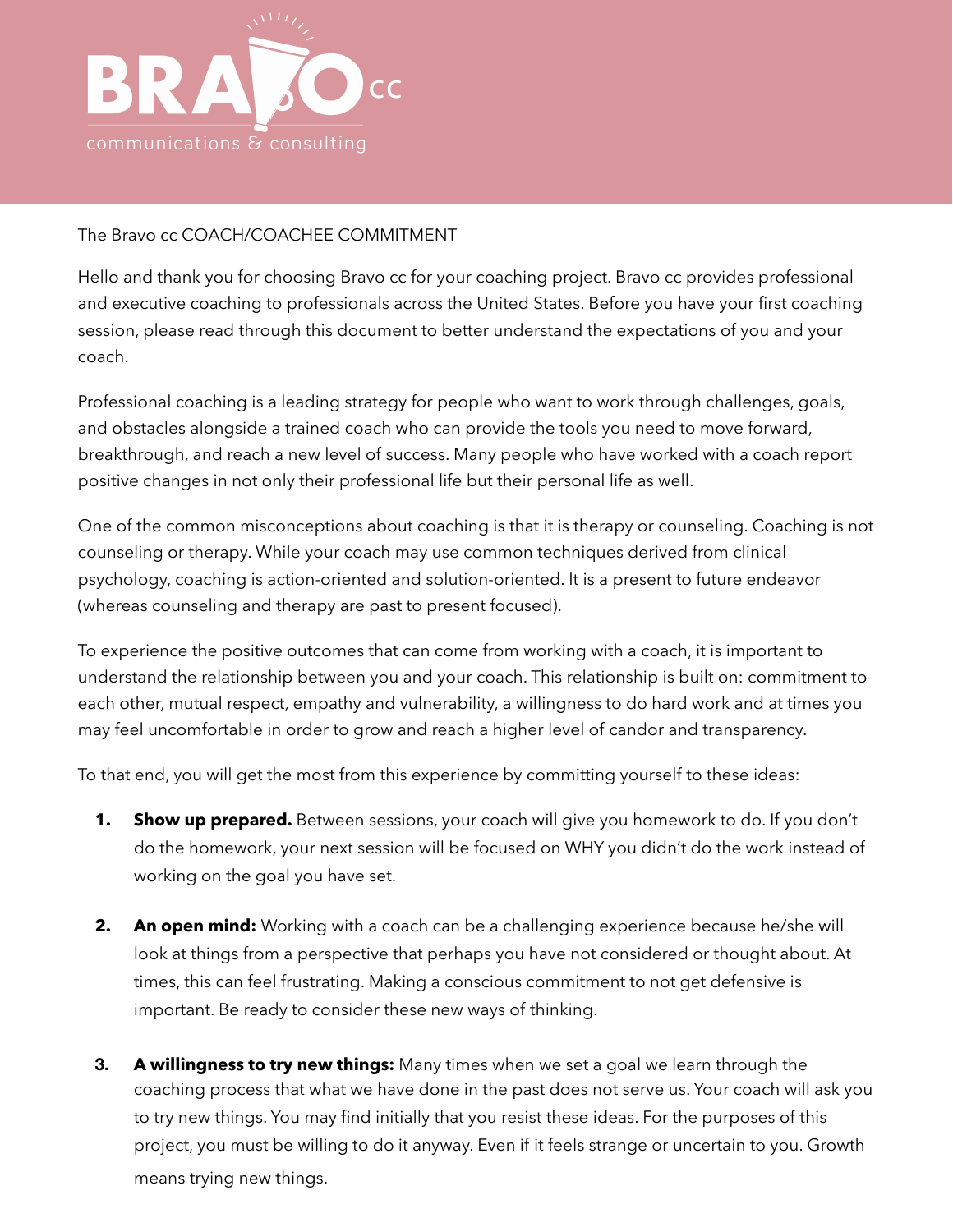

#### What can you expect from your coach?

Your coach will: Ask questions, encourage, advise, challenge, make requests and listen for what is behind your responses in order to move you toward realizing your goals.

In the same way that working with a trainer to get healthy or lose weight is a worthy investment for many people, a coach is there to hold you accountable. They will ask you to examine your underlying assumptions, habits, and ways of thinking that are possibly holding you back.

A true coaching/coachee relationship is designed to help you find your own answers. By asking the right questions, embracing silence, and pushing you (gently) in a new direction, you create your breakthrough. When the solution is yours, you are far more likely to make a lasting change. But, there are times you might experience a "stuck in the mud" moment where you cannot generate an idea to move forward. In those instances, your coach will give ask you if you would like advise (consulting).

You decide if the advise makes sense for you (because you are the expert of your own life.)

### What will you talk about?

The content of a coaching sessions is up to you. Common topics include: Specific personal projects, business successes, or general conditions in your life or profession. Other coaching services include value clarification, brainstorming, identifying plans of action, examining modes of operating in life, asking clarifying questions, and making empowering requests or suggestions for action. In other cases, coachees find they want to talk about how to handle conflict, stress, anxiety or challenging people they work with. Perhaps you are struggling with time management, staying focused, being assertive or public speaking. As you can see, coaching is a good fit for anything that falls into the categories of goals or challenges and you feel like you cannot get there on your own.

#### Your session is CONFIDENTIAL

Your sessions are between you and your coach. Anything you say in a session is confidential and will not be shared. All information about the coach/coachee relationship will remain strictly confidential. Your coach provides a general update to your leader that you have kept your appointments and are meeting expectations. NONE of the content of your coaching sessions will be shared outside of you and your coach.

#### What does a coaching session look like?

At Bravo cc we use the G.R.O.W model for coaching. You set a goal and through the conversation with your coach, identify the reality of your current situation, name the options that are available to you to create change (we will also explore obstacles) and find the way forward. There are a few general assumptions worth noting.

- 1. You are the expert of your own life.
- 2. The process is transformational not transactional.
- 3. The model is flexible and can evolve as your coaching relationship evolves.
- 4. The coach Is there to ask great questions, listen, and give you the space to find your own answers.